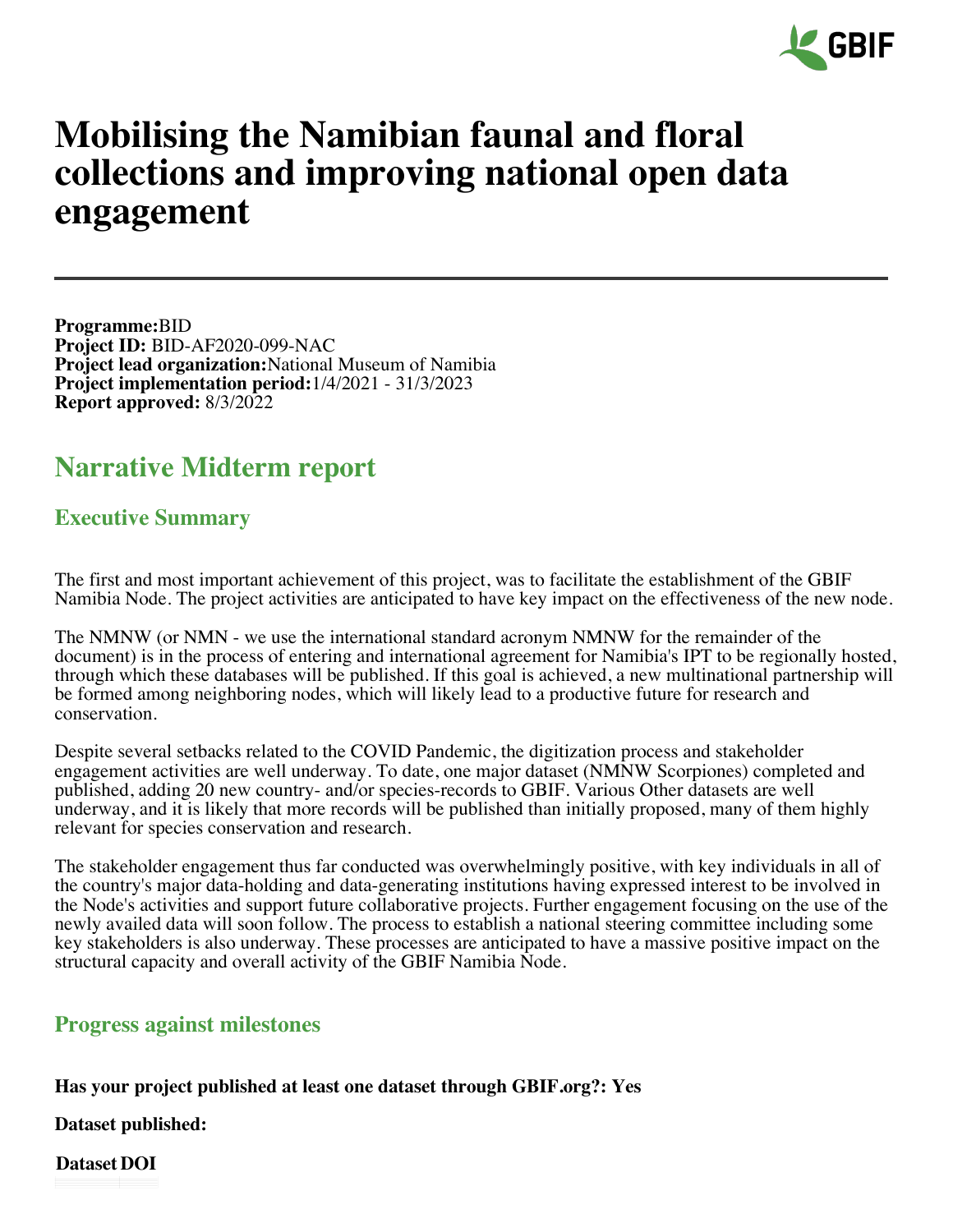#### **Has at least one member of your project team received certification following the BID capacity enhancement workshop?: No**

**Rationale:** Two team members have completed the training in good time, but have not yet received their certification: Mr Nanguei Karuaera, who submitted Use Cases 2 and 3 on 18 Jul 2021; Ms Quanita Daniels who submitted Use Cases 2 and 3 on 16 Jul 2021.

## **Report on Activities**

#### Activity progress summary

**Government engagement to initiate Namibian GBIF membership:** This process was completed in July 2021, as a multi-ministerial cooperation between the Ministry of Environment, Forestry and Tourism (MEFT) and the Ministry of Education, Arts and Culture (MoEAC). The core team has been formed, and are in the progress of setting various node-building activities in place.

**Specimen data verification and digitisation:** The institutional staff and student interns have been working on this since the start date of the project, while newly hired database technicians and the specialist consultant have been working on this aspect since December 2021. Several thousands of records have been digitised from the catalog books in Entomology, Arachnid/Myriapod and Herpetology collections from the NMNW, but still need to be cleaned. Specimen identifications, data verification, re-sorting and first-time cataloguing within the Entomology collection is in progress.The Botanical data, NE Namibia from the NBRI is in progress. The data has been exported from their database based on spatial polygons, and several cleaning and verification steps have already been carried out. A possible addition to the proposed datasets is the Ichthyology collection (NMNW), for which most specimens have been repackaged catalogued, which were added to the existing digitised spreadsheet, and the plan is to add this dataset

The progress of this activity was delayed due to various factors leading to a late hiring of the technicians and experts, and a possible extension to the project timeline would aid in improving the output from this activity.

**Electronic data cleaning and standardisation:** The Arachnids database (NMNW) was fully cleaned and converted into DarwinCore format for publication. The Herpetology and Entomolgy collections databases (NMNW) are being added to and cleaned, although several discrepancies still need to be solved by verifying with specimens in the collection. The Eastern Namibia botanical dataset is already digitised, but cleaning and verification is still in progress. **The current status of the datasets are indicating that a larger number of records will likely be published than was initially proposed**.

This activity was somewhat delayed due to the late hiring of the technicians, although minimum requirements of the project should still be attainable.

**GBIF publication:** This has not yet been achieved, partly due to a COVID-related delayed start of the project activities. **The first dataset for publication is complete.** However, since the process to become a member of GBIF had progressed ahead of schedule, it was decided to publish these datasets through the Namibian Node. The official agreements to accomplish this requires some additional time. Namibia does not yet have a valid IPT to publish datasets through, but these agreements are in process. Conversations between SANBI-GBIF and GBIF Namibia have already progressed in this regard, and the formal request to be hosted on the SANBI-GBIF servers is being sent to the SANBI CEO. Thereafter, the NMNW and NBRI will register as publishers through this IPT, and publish the datasets as soon as this step is cleared.

Although the mid-term deliverables could not be met in this regard, it is anticipated that several datasets will still be published by the project end date. However, an extension of the project end-date would increase the number of records and/or datasets that will be published.

**Training of trainers: data-gathering:** This workshop has not yet been held, although the target institutions have already been engaged on our first workshop, and via some informal meetings and emails.

**Capacity-building exchange visits:** Due to the COVID Pandemic, this portion of the project may not be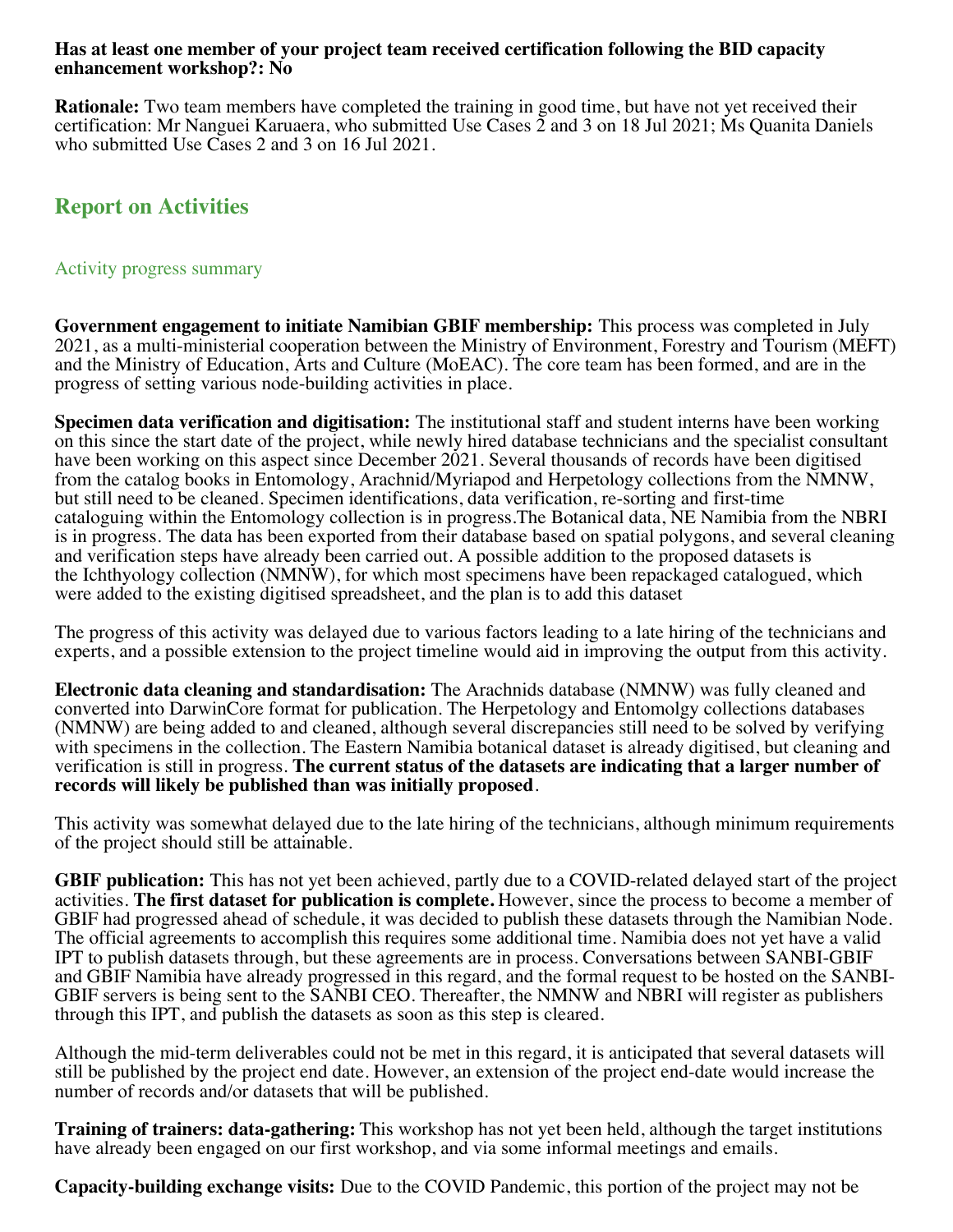realised. However, exchanges with other GBIF participant nodes have already taken place via email and Zoom, and these exchanges will continue.

**Government stakeholder engagement on open data:** This workshop has not yet taken place, but various Government stakeholders are being engaged about the GBIF activities and deliverables vie informal meetings, and through the project partner agreements herein.

#### **An additional project partner has formally been added in this regard: the Directorate of Scientific Services (DSS) - see attachment.**

**Open data use workshops:** This workshop(s) has not yet been held.

**Reassessment and documentation:** Will be completed near the end of the project, although documentation is being gathered on the activities.

#### **New Activity: Setting up Specify Database for the NMNW Collections**

Currently, the National Museum of Namibia (NMNW) data is kept on several spreadsheets, with only one collection having been placed on a relational database. A new standardised, integrated database is being built using the Specify platform, and is being stored on a small server at the NMNW. This will greatly increase the long-term feedback of quality, clean, standardised data from the Museum collections to publication onto GBIF.

#### Completed activities

## **Activity: Government engagement to initiate Namibian GBIF membership**

**Description:** Namibia has joined GBIF as an Associate Participant **Start Date - End Date:** 1/4/2021 - 5/7/2021 **Verification Sources:** https://www.gbif.org/news/5AM6goSjLovDPHSHDRoX9M/namibia-joins-gbif-asassociate-participant

## **Report on Deliverables**

#### Deliverables progress summary

One dataset was completed and published: the Scorpiones Dataset (falling under the Arthropods Collection Data). None of the other datasets are completed, but they are in progress, several improvements have already been made, and many records and improvements have been added to the existing datasets.

The delay in the initial publication onto GBIF is unlikely to affect the project as a whole, since dataset cleaning and completion will carry on as planned. However, the delayed start of some of the data-cleaning, verification, and digitisation activities are likely to negatively affect the number of records and datasets that will be published onto GBIF by the end of the project. These delays were caused by COVID-related closure or reduced operating capacity of several key institutions and key individuals which were sick with COVID during the early project implementation period. The planned date of publication for several datasets will likely be only at the very end of the project timeline.

Use-cases and best practices document has not yet been compiled, but we plan to compile this after the training of trainers workshops, as much of the use-cases will come from these stakeholders.

The first workshop has been held, introducing the new Node to most major academic, research, and conservation stakeholders. We covered some technical aspects and gauged interest in (a) participating in node activities, chiefly data publication, and (b) participating in the node Steering Committee. We provide photos, a list of attendees, the program, and a sign-in sheet for verification. The remaining workshops are somewhat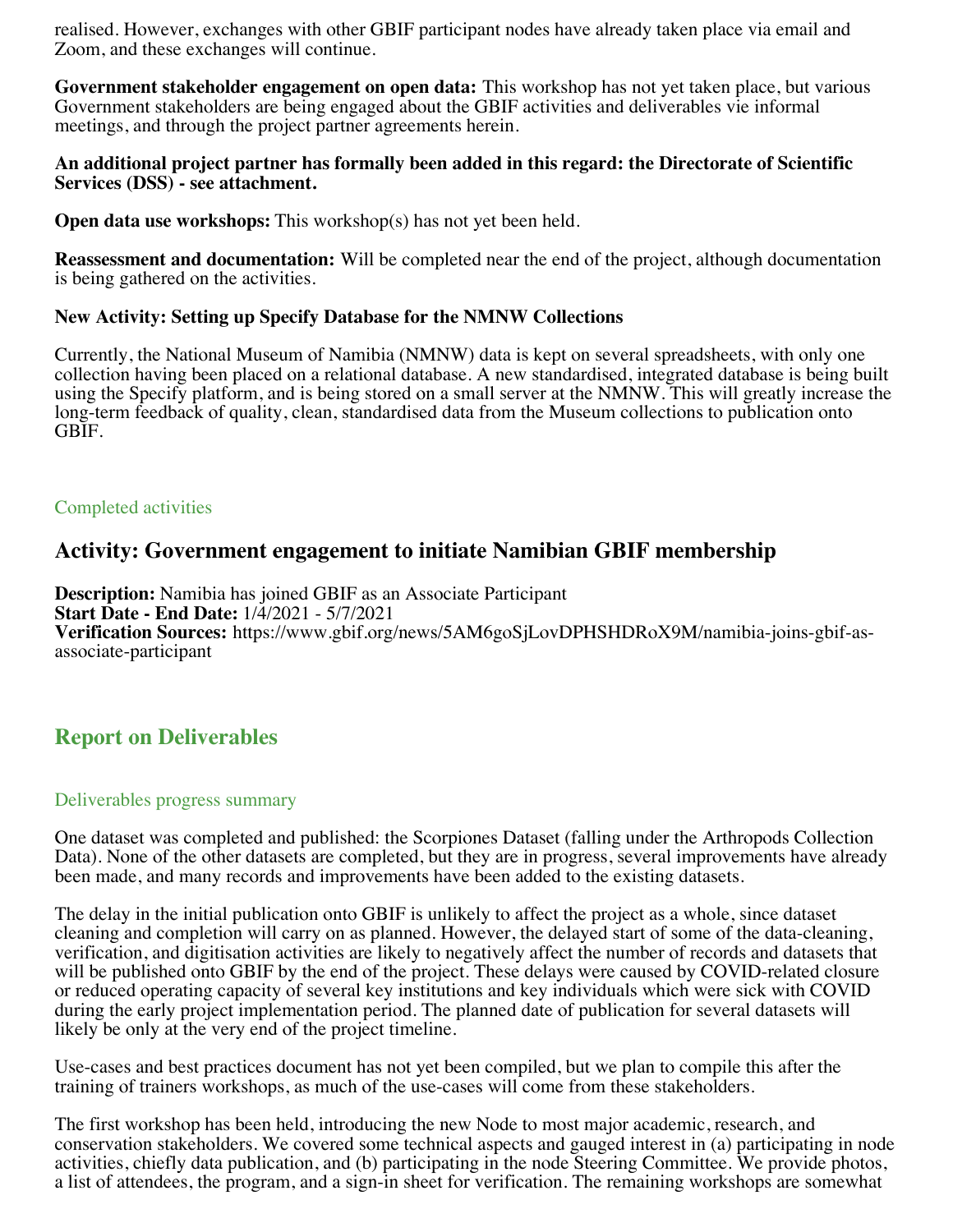delayed, and only anticipated to start in March 2022. Some of the planned workshops may need a slight extension to the project deadline to be completed. This is likely to affect the project in terms of reducing its impact on the visibility and active participation of stakeholders within the country - or at least by delaying this impact.

Progress towards deliverables

## **Dataset deliverables**

#### **Plant Checklist for NE Namibia**

**Dataset type:** Checklist **Dataset scope:** All plant species recorded for the Kavango West, Kavango East and Zambezi Regions presently **Number of records:** 400 **Data holder:** National Botanical Research Institute **Data host institution:** National Botanical Research Institute **% complete:** 0% **Status update:** ref **DOI: Expected date of publication:** 2022-12-31

#### **Arthropod Collections data**

**Dataset type:** Occurrences **Dataset scope:** Arachnid and insect specimens from Namibia and neighbouring countries **Number of records:** 15,000 **Data holder:** National Museum of Namibia **Data host institution:** National Museum of Namibia **% complete:** 25% **Status update:** The various Arachnid collections that are relatively cleaned and verified, but still need a few cleaning and data formatting steps, accounts for 13,923 records. The Insects data currently digitised accounts for >3,000 records, but some will be removed due to insufficient data for records missing from the collection. Data verification, identification of some specimens, and adding of additional specimens, is currently in progress via two technicians, the collection manager, and a consultant. **DOI:**

**Expected date of publication:** 2022-12-31

#### **Herpetology Collections Data**

**Dataset type:** Occurrences **Dataset scope:** Reptile specimens from Namibia and neighboring countries **Number of records:** 1,957 **Data holder:** National Museum of Namibia **Data host institution:** National Museum of Namibia **% complete:** 50% **Status update:** Dataset digitised and cleaned, but verification of problem records and partial reformatting still required. **DOI:**

**Expected date of publication:** 2022-09-30

#### **Botanical data: NE Namibia**

**Dataset type:** Occurrences **Dataset scope:** Plant specimen data from NE Namibia **Number of records:** 8,973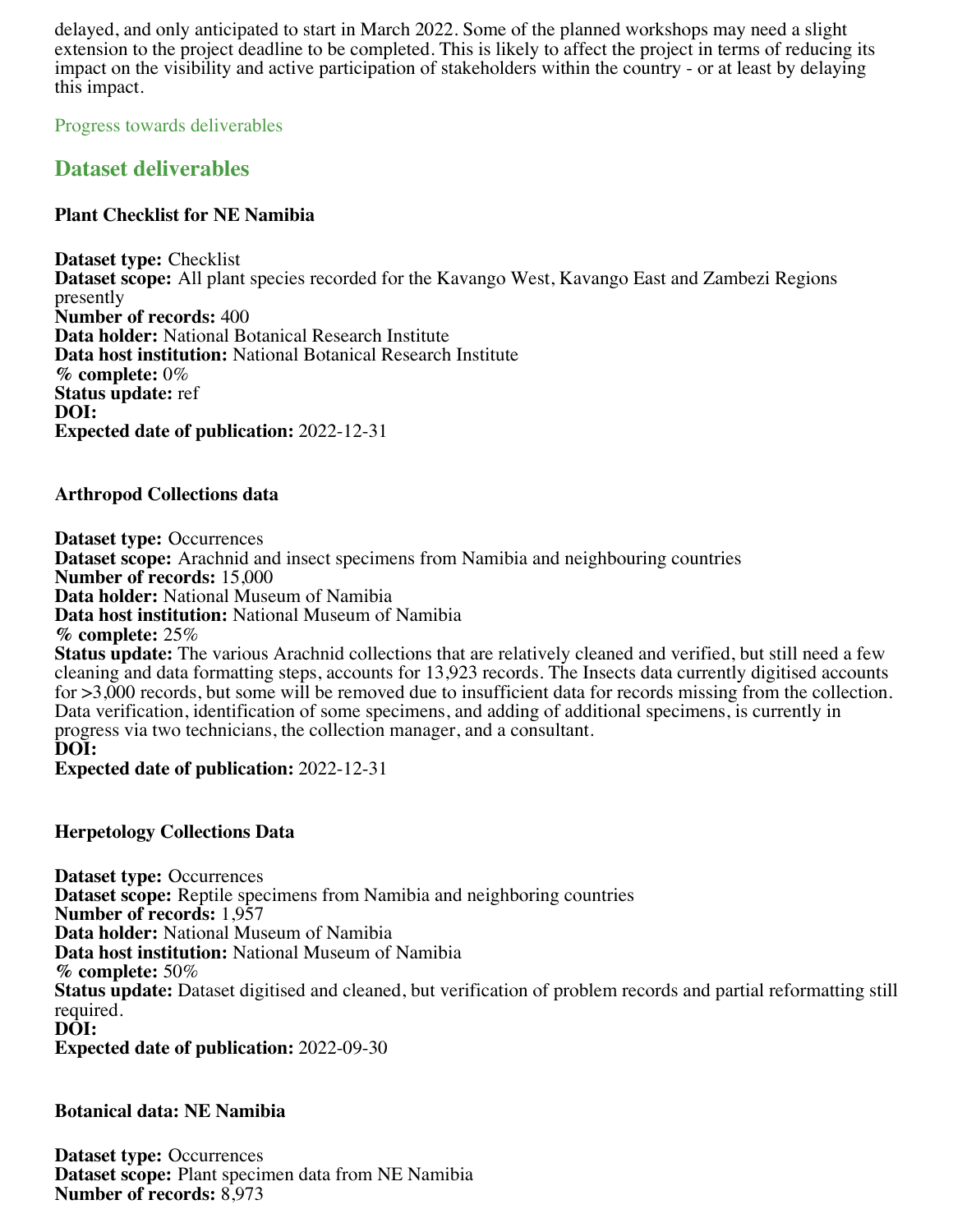**Data holder:** National Botanical Research Institute **Data host institution:** National Botanical Research Institute **% complete:** 25% **Status update:** Records have been exported and categorised; specimens are being removed from the collection for cerification; data-standardising and verification in progress **DOI: Expected date of publication:** 2022-10-31

#### **Arthropod Collections Data: Scorpiones**

**Dataset type:** Occurrences **Dataset scope:** Scorpions specimens from 78 species, ten genera and four families including 20 Namibian country records published for the first time on GBIF, collected mostly from Namibia, but also from Botswana, Angola, and South Africa, from 1957 to recent times. **Number of records:** 3,567 **Data holder:** National Museum of Namibia **Data host institution:** National Museum of Namibia **% complete:** 100% **Status update:** Published **DOI:** https://doi.org/10.15468/gmn5t4 **Expected date of publication:**

**Other deliverables**

**Events**

## **Workshop: Launching GBIF Namibia**

**Dates:** 2021-11-17 - 2021-11-17 **Organizing institution:** National Museum of Namibia; National Botanical Research Institute **Country:** Namibia **Number of participants:** 25 **Comments:** This was a modification of the planned set of workshops, seeing as the Namibian Node had recently started. We invited key individuals from our two universities, major conservation and research NGO's, and from the relevant ministries or government councils to attend.

The aim of this workshop was to promote GBIF with the major stakeholders, especially in terms of dataholders and -users, and to make the nation aware of the planned activities of the node over the coming years. We also gauged interest of these stakeholders in becoming part of the node activities, and we are maintaining contact with the interested parties via emails and meetings post-conference.

Despite many Namibian institutions being skeptical of data-sharing and international bodies "interfering" in local research or conservation, the launching of the new node was exceedingly well-received. Several of the key individuals from the major research and conservation institutions have expressed their interest in working with the Node in future, in terms of contributing data, launching collaborative projects, and aiding with national decisions as part of the node in future.

**Website or sources of verification:** Photos; attendance list; program; presentations or other verification sources can be requested

## **Communications and visibility**

This project came at an opportune time, just as the Namibian Node is being launched. It has been, and will be, instrumental in building the new node, promoting it, and helping provide some of the first major node outputs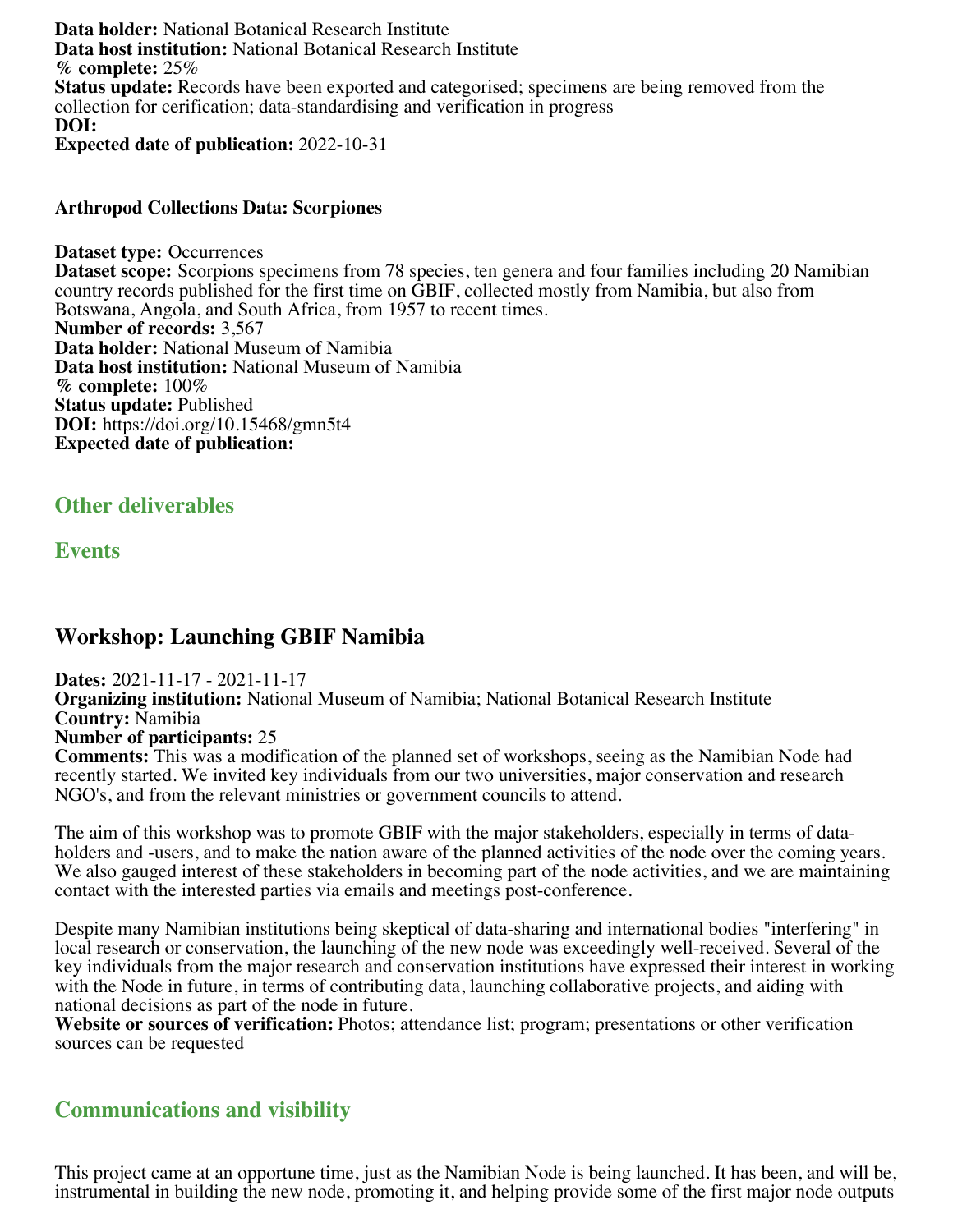in terms of datasets published.

Several datasets have been completed and are being completed, including many poorly known taxa in dire need of spatial data to promote their conservation and research. The institutions holding this data are benefiting via marginal added capacity and training, and considerable improvement of the collections data and the data processes that will be carried on into the future. Finally, this project is improving the perceived and practical value of these institutions, which are providing high-value datasets for public use.

Most of the promotion is currently taking place through direct communication with strategic stakeholders. However, more interaction with the general public is anticipated once some datasets have been published and some collaborative activities are in place.

## **Monitoring and evaluation**

#### Monitoring and evaluation findings

One the major goals was achieved: establishing the Namibian GBIF Node. The introductory workshop was completed, and attended by many key stakeholders, including senior academics from the three Namibian Universities, a CEO and key scientists from major data-holding and -publishing NGO's, and various senior government officials in key ministries (see attached guest list). Attachments include photographs, a program, and a list of the attendees. The impact of this workshop and many individual discussions with key stakeholders, has been positive in terms of the promotion of GBIF within Namibia. Open data has been viewed with great suspicion among many institutions and scientists in the past, and a focus on presenting the new Node and its activities as beneficial for Namibia was focused on and was well-received. The stakeholder engagement activities is expected to have real data-publication and -use outcomes in the coming years, as interested members become involved in the node activities.

Digitisation, data-cleaning and -verification activities are well underway, and the first dataset was completed and published. However, the project timeline has been severely delayed by the COVID pandemic and various official processes. Despite delays, the datasets being digitised are substantial and highly relevant, as is the institutional capacity being built up by the project. Several of these datasets will be larger than initially proposed.

While we do not whish to change the minimum set project deliverables at this time, an extension to the project timeline would greatly improve the chances of success, the number of records published, and the impact of this project. More specifically, the effective spending of the funds would be negatively influenced by a shorter timeline.

## **Impact of COVID-19 pandemic on project implementation**

The main project partner institutions, in particular the institutions running the project activities (NMNW and NBRI), had been closed for extended times during the project implementation period. Both major ministries (Ministry of Education, Arts and Culture; Ministry of Environment, Forestry and Tourism) had also been at reduced capacity many times. Banks and various institutions on which the project depends had been closed or at reduced capacity. Several of the key staff members running the project activities (consisting of two to five people) had contracted COVID during this period. These circumstances have severely delayed the activities directly, and indirectly by preventing the organisation of permissions, signatures, and agreements necessary to run the project. For instance, the clearance to open a bank account for the funding to be channeled to, was considerably complicated and delayed by these circumstances. Some of the grant conditions, particularly the co-purchase of IT equipment and non-coverage of banking fees, have also been difficult and very timeconsuming to overcome within the institutional operational frameworks, considering COVID-related impacts on institutional efficiency. These delays have considerably impacted the project implementation, and is likely to reduce the number of records that can be published and the number of stakeholder engagement activities that can be completed within the project period.